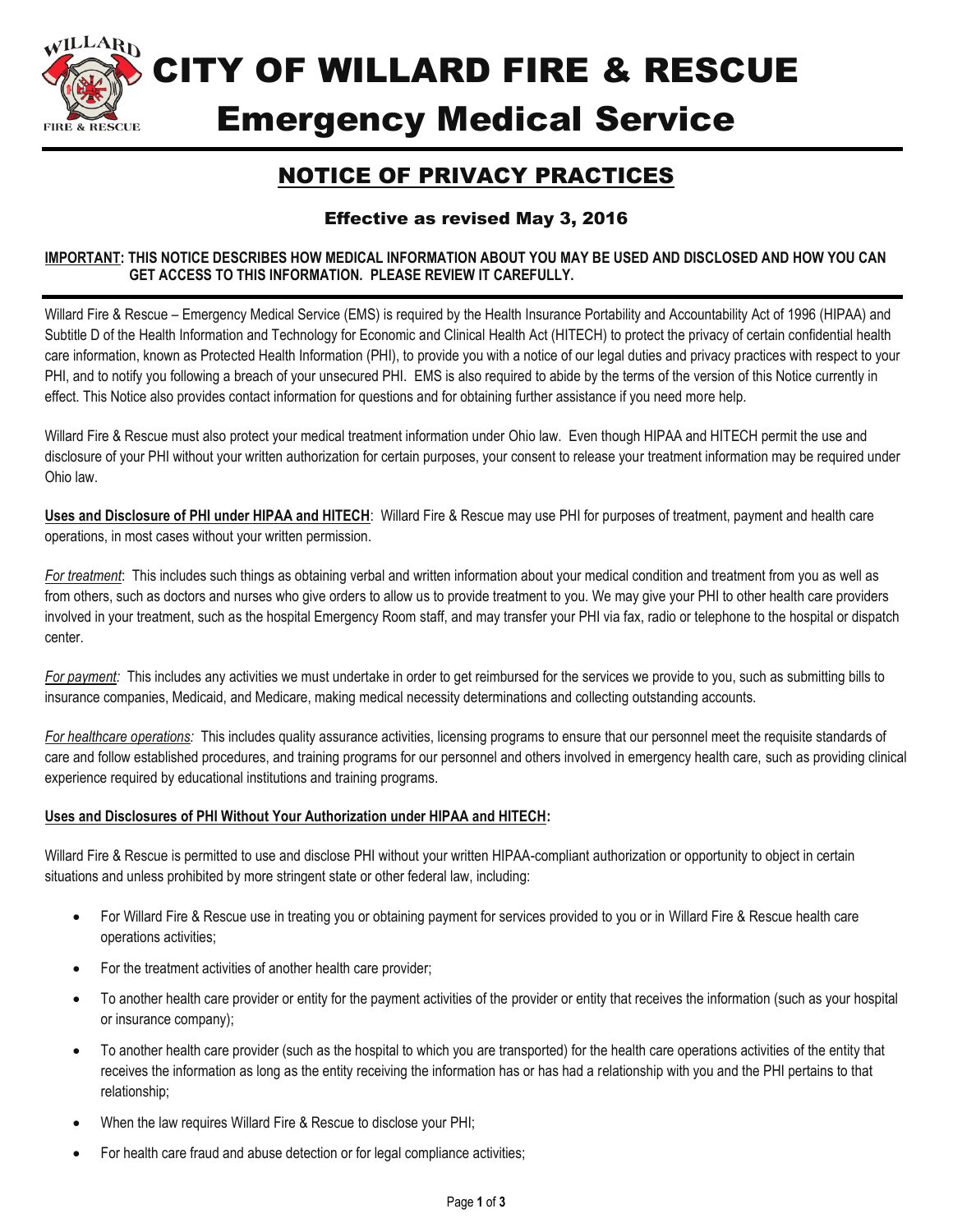- To a family member, other relative, or close personal friend or other individual involved in your care if we obtain your verbal agreement to do so or if we give you an opportunity to object to such a disclosure and you do not raise an objection or if we infer from the circumstances that you would not object, and in certain other circumstances where we are unable to obtain your agreement and believe the disclosure is in your best interests;
- To a public health authority in certain situations as required by law, such as to report abuse, neglect, or domestic violence, or exposure to a communicable disease;
- For health oversight activities, including audits or government investigations, inspections, licensures, disciplinary proceedings, and other administrative or judicial actions undertaken by the government (or their contractors) by law to oversee the health care system;
- For judicial and administrative proceedings as required by a court or administrative order, or in some cases in response to a subpoena or other legal process;
- For law enforcement activities in limited situations, such as when responding to a warrant or when information is needed to locate a suspect;
- For military, national defense and security, or other special government functions;
- To avert a serious threat to the health and safety of a person or the public at large;
- For workers' compensation purposes in compliance with workers' compensation laws;
- To coroners, medical examiners, and funeral directors for identifying a deceased person, determining cause of death, or carrying on their duties as authorized by law;
- To an organization that handles organ procurement or organ, eye or tissue transplantation as necessary to facilitate that procurement or transplantation;
- To a correctional institution if the disclosure is necessary for the health and safety of the inmate or correctional staff;
- For research projects, but this will be subject to strict oversight and approvals.
- Willard Fire & Rescue may use or disclose health information about you in a way that does not personally identify you or reveal who you are.

Any use or disclosure of PHI other than those listed above will only be made with your written HIPAA-compliant authorization. You may revoke your authorization at any time, in writing, except to the extent that Willard Fire & Rescue has already used or disclosed medical information in reliance on that authorization.

**Business Associates**: Willard Fire & Rescue may hire third parties to provide services needed by Willard Fire & Rescue. When outside entities receive, create, maintain, use or disclose PHI to perform various functions on behalf of Willard Fire & Rescue or to provide certain types of services to Willard Fire & Rescue, those entities serve as Willard Fire & Rescue's Business Associate. Willard Fire & Rescue must enter into a written contract with those entities requiring them to meet certain privacy and security requirements regarding your PHI. For example, Willard Fire & Rescue uses an outside billing service which serves as Willard Fire & Rescue's Business Associate in conducting those services. Business Associates must also meet all of the administrative, physical and technical safeguards that apply to Willard Fire & Rescue under the HIPAA Security Rule.

**Patient Rights**: As a patient, you have a number of rights under HIPAA and HITECH with respect to your PHI, including:

*The right to access, copy or inspect your PHI*. This means you may inspect and request copies of most medical and billing information about you that we maintain. Willard Fire & Rescue must provide you with access to your PHI in the form and format that you request if Willard Fire & Rescue can readily do so, but otherwise in a form and format agreed by you and Willard Fire & Rescue. If Willard Fire & Rescue maintains your PHI electronically, then Willard Fire & Rescue will provide your PHI in the electronic form and format that you request if Willard Fire & Rescue can readily do so, but otherwise will provide the PHI in an electronic form and format agreed by you and Willard Fire & Rescue.

You can direct Willard Fire & Rescue to transmit the copy of your PHI to another person. To do so, the request must be in writing and signed by you, with clear identification of the person you are designating to receive your PHI and where to send the copy of your PHI.

Willard Fire & Rescue has forms available to request access to your PHI. Willard Fire & Rescue will normally provide you with access to this information within *30 days* of your request. Willard Fire & Rescue may also charge you a reasonable fee to copy any medical information that you have a right to access. In limited circumstances, Willard Fire & Rescue may deny you access to your medical information, and you may appeal certain types of denials. Willard Fire & Rescue will provide a written response if we deny your access and will let you know your appeal rights. If you wish to inspect or request copies of your medical information, you should contact the EMS Privacy Officer as indicated at the end of this Notice.